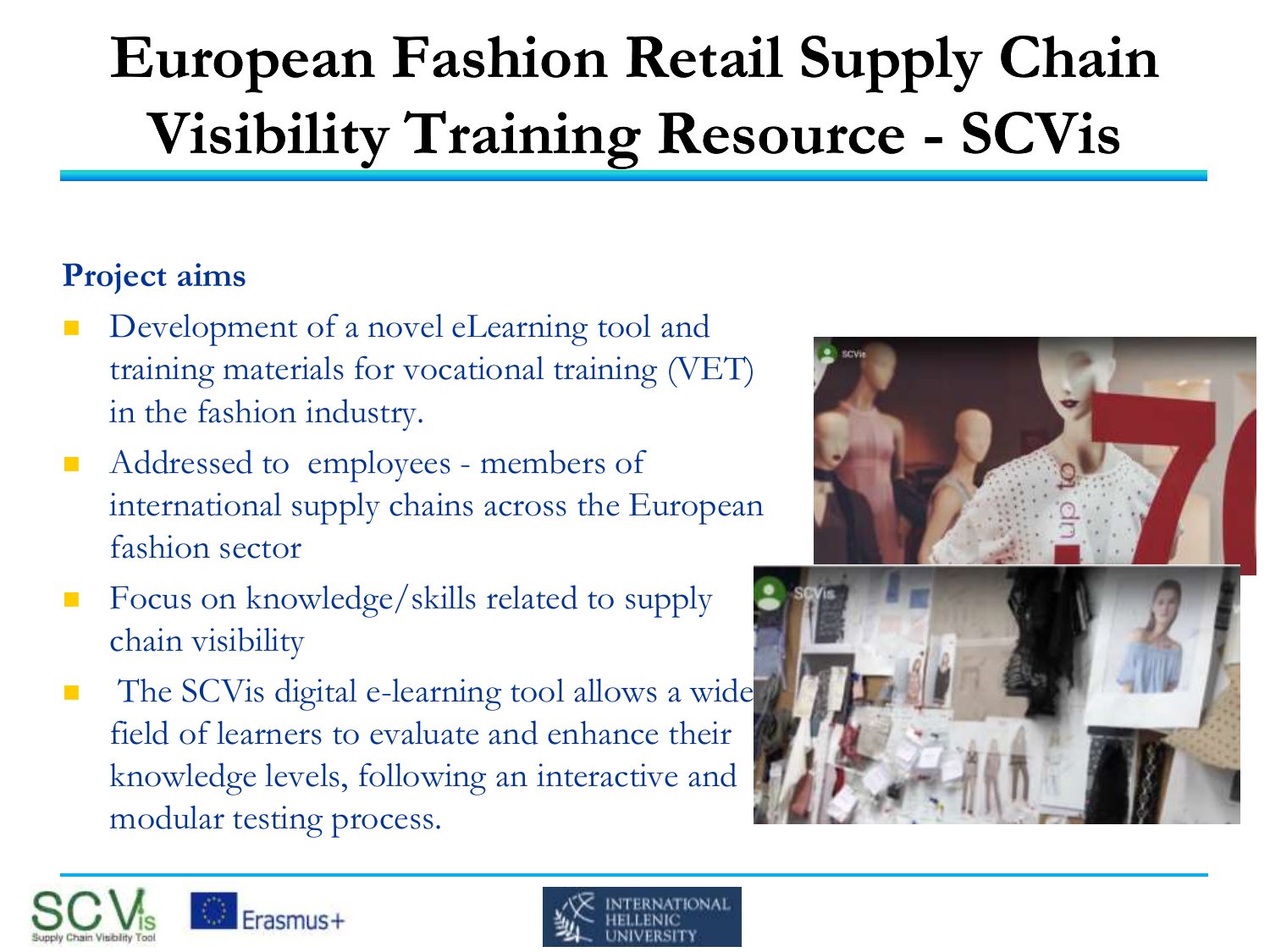# **Background and Rationale**

- Supply chain visibility:
	- Sharing accurate information among all companies involved in a supply chain in a timely and meaningful way
	- Understanding and responding fast to the changing consumers' needs: competitiveness, enhancing design/positioning/marketing, productivity, cost.
- Specialized knowledge and culture required on behalf of professionals/employees involved in several different posts in the fashion industry
- Different requirements for a wide range of job roles depending on company organisation and country culture
- SCVis : enhance and test employees' competency in terms of fashion supply chain visibility.
- **Develop a Digital Tool accessible at different levels in the organisation, within** different job roles and experience, covering matching subject areas

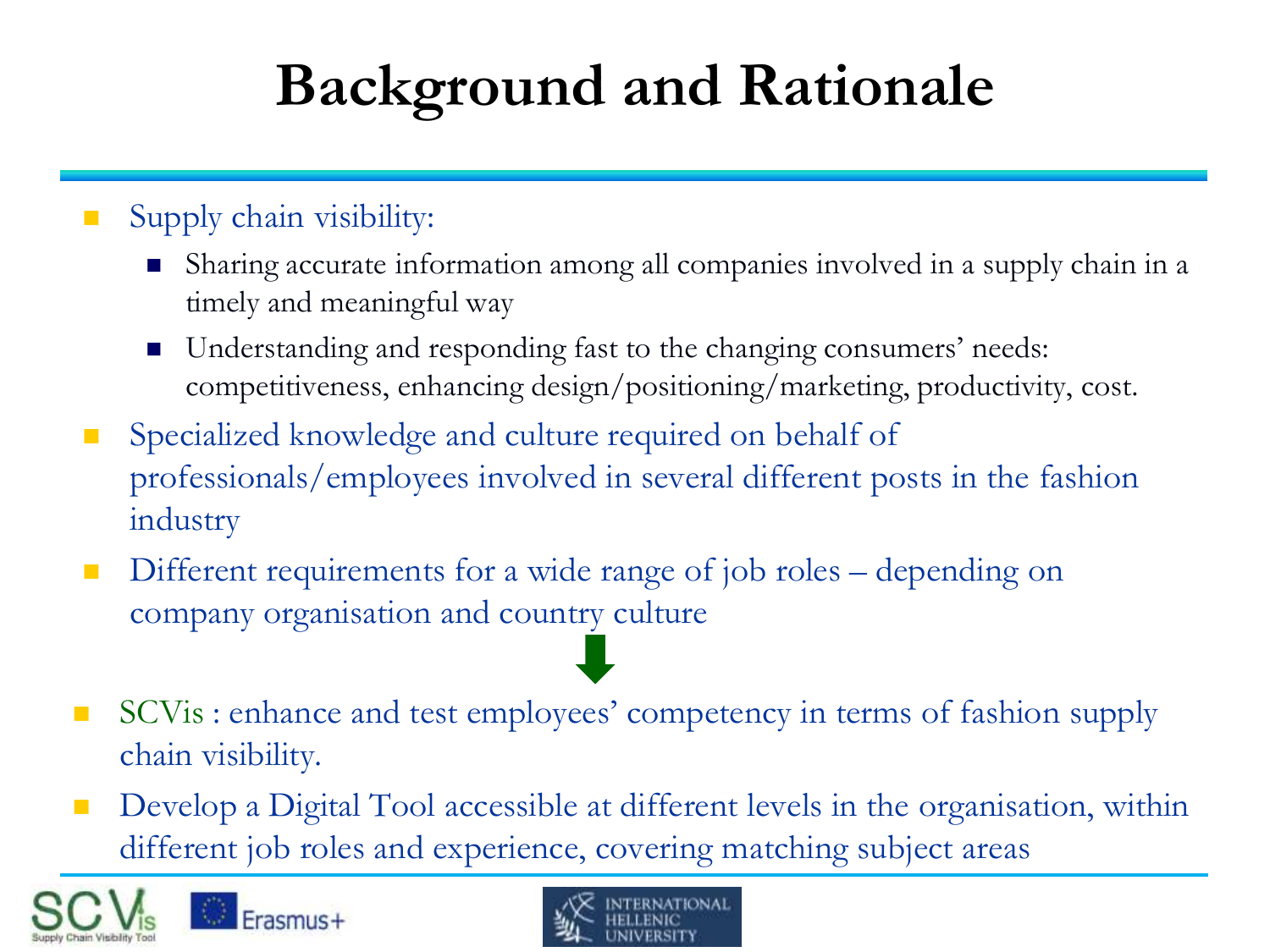# **The SCVis project**

- Funded by Erasmus + Key Action 2 (250K $\varepsilon$ )
- $\blacksquare$  11/2017- 10/2019
- **Partners** 
	- The University of Gloucestershire, UK (Coordinator)
	- MIP Politecnico di Milano Graduate School of Business, IT
	- École Supérieure de Sciences Commerciales d'Angers, France
	- Dublin Institute of Techology DIT, Ireland
	- International Hellenic University, Department of Organisation Management, Marketing and Tourism (former Alexander Technological Educational Institute of Thessaloniki -ATEI), Greece
- <sup>4</sup> 4 partners contributing as experts in Fashion industry management/marketing
- **IHU** is responsible for the **content information structure and the development of the Digital Tool**

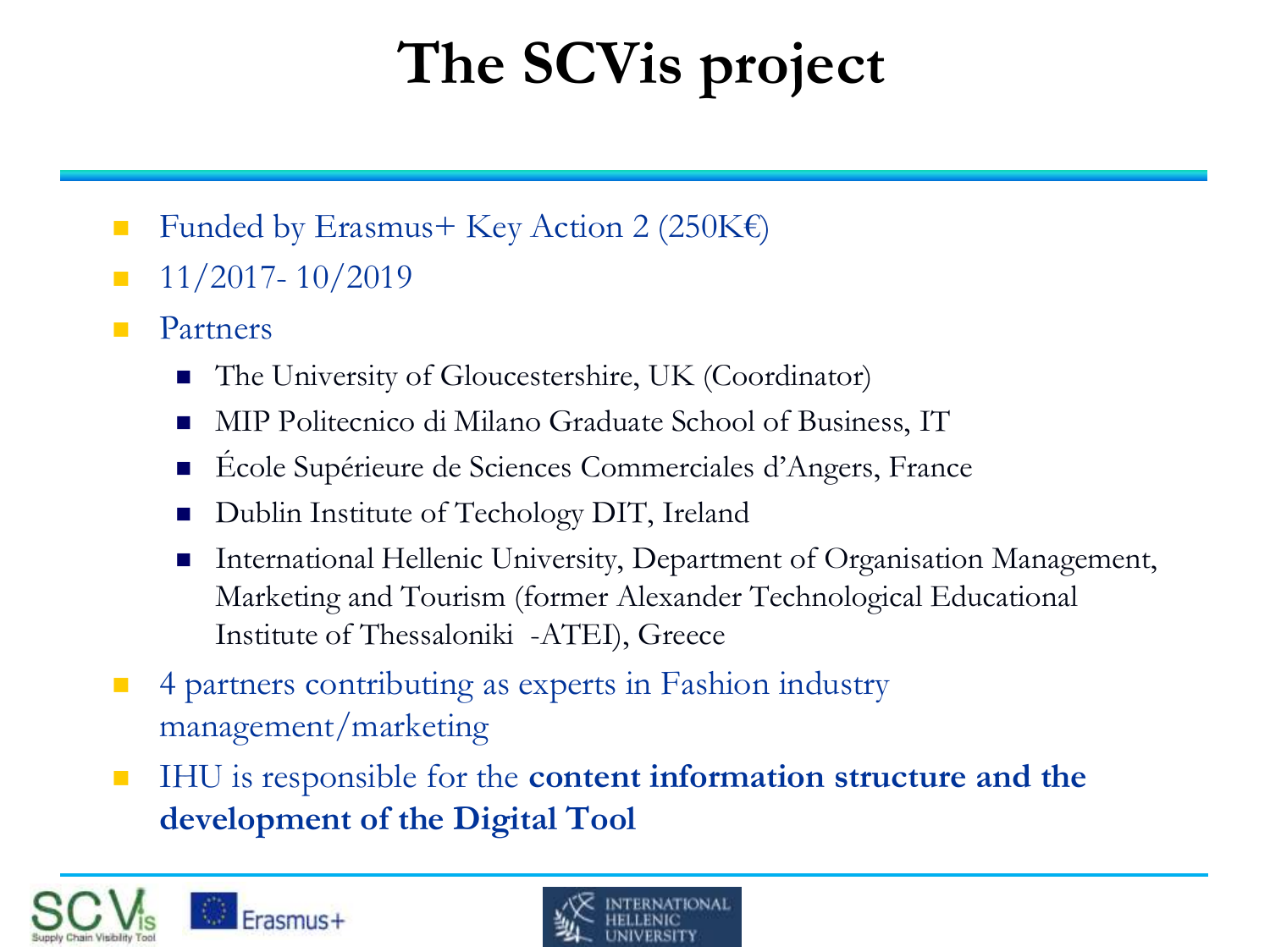# **Specific goal**

- Rather than offering training, develop a tool for **detecting knowledge gaps**
- Addressed to current or potential employees/professionals in the fashion industry (Trainees)
- The trainee participates in interactive eLearning sessions where
	- $\blacksquare$  the sessions contain evaluation questionnaires and training resources
	- they are adapted to his/her job role
	- they are modular i.e. consist of several components, each one targeting a specific knowledge area
	- $\blacksquare$  they are based on interactive learning paths i.e. depending on the results of one step, the trainee is diverted to the appropriate alternative next step
	- the performance of the trainee is used to identify knowledge gaps
- The SCVis tool reports the knowledge areas that the trainee sufficiently possesses and his **knowledge gaps that are essential for his job role**.



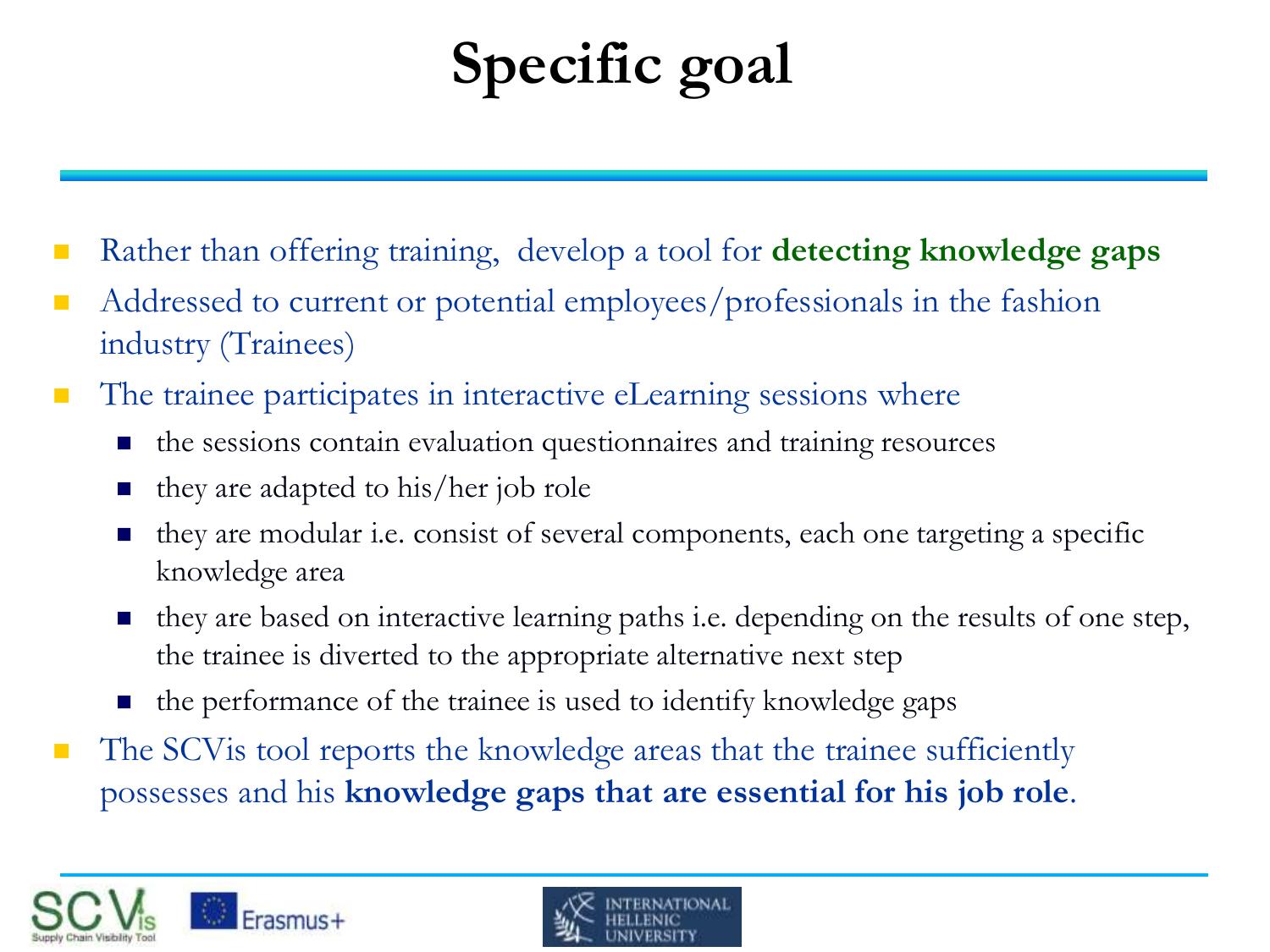# **The logic**

**Pass through a series of tests, each one evaluating a specific knowledge area** 





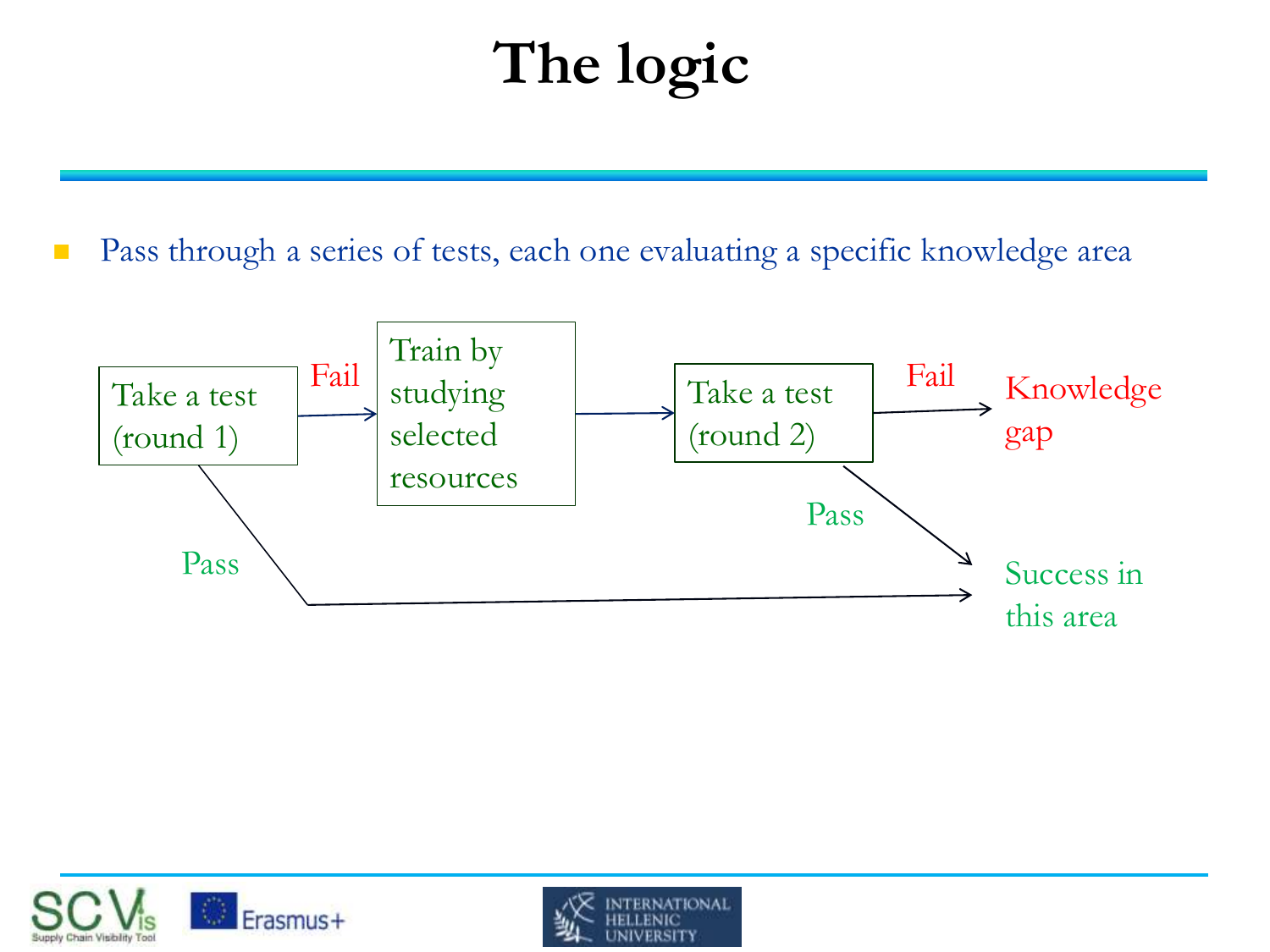## **Content creation**

- Study of literature and synthesis in a wide range of fields related to SCV (from raw material supplier, through to fully assembled garment, the information flows within the supply channels, and the movement activities to point of sale)
	- Supplier and Customer Actors Integration
	- Information Technology Integration
	- Material Integration
	- Internal Actors Integration

Extraction of roles, activities and knowledge requirements



Collection of training resources (e.g. articles, book chapters, videos)





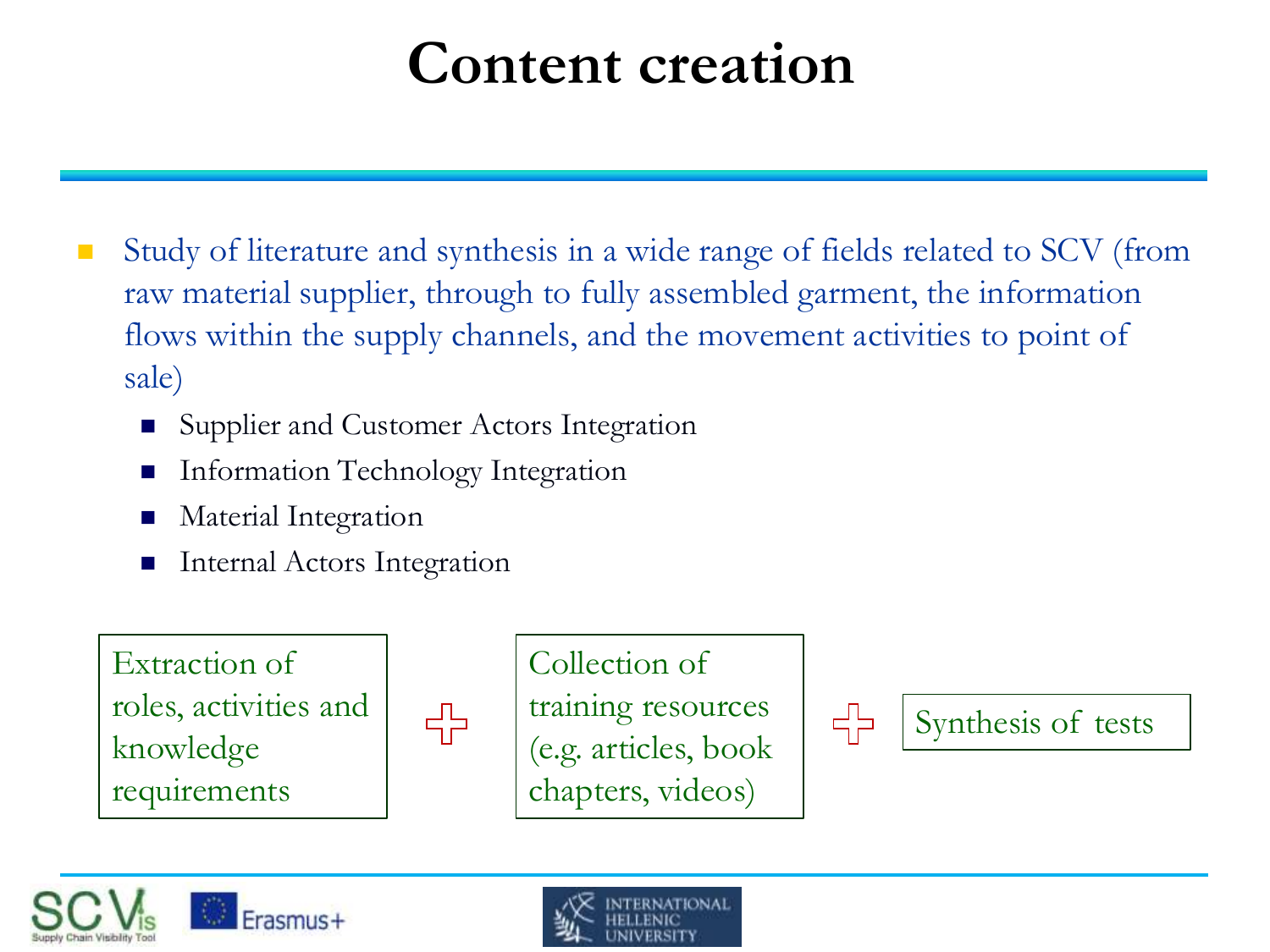## **Information structure**

|               | 16 Job Roles                                                   | (Strategic, Tactical,<br>Operational) |                                                              |                                                           | 60 Knowledge areas                                 |                           |
|---------------|----------------------------------------------------------------|---------------------------------------|--------------------------------------------------------------|-----------------------------------------------------------|----------------------------------------------------|---------------------------|
|               |                                                                |                                       |                                                              |                                                           |                                                    |                           |
| Role1         | <b>MANAGING DIRECTOR</b>                                       |                                       |                                                              |                                                           |                                                    |                           |
|               | Strategic ACTIVITIES                                           | <b>KNOWLEDGE:</b>                     | K8.Strategy formulation<br>process                           |                                                           | 3<br>K1. Performance Evaluation                    | A                         |
| <b>MDS1.1</b> | Define the Overall Strategy                                    |                                       |                                                              | K46.General Management<br>Skills                          |                                                    |                           |
| <b>MDS1.2</b> | Define the Targets (Operational,<br>Marketing, Financial, etc) |                                       | K3.Budgeting                                                 | K2.KPis                                                   |                                                    |                           |
| <b>MDS1.3</b> | Assign Responsibilities to Different<br><b>Directors</b>       |                                       | K52. How to maintain<br>relationship with other<br>functions | K33. Reporting (Written &<br>Verball                      | K36.Interpersonal Skills                           | K34. Communication Skills |
| <b>MDS1.4</b> | Communicate to the External Actors                             |                                       | K31 How to maintain<br>relationship (with customer)          | <b>K9 How to maintain</b><br>relationship (with supplier) | K9 How to maintain<br>relationship (with supplier) |                           |
| MD51.5        | Inspire the Whole Company                                      |                                       | K5. Service                                                  | K6. Sustainability                                        | K7.Ethical                                         | K34. Communication Skills |
| MDS1.6        | Report to the Ownership                                        |                                       | K33.Reporting (Written &<br>Verbal)                          | K32 Administration<br>processes                           |                                                    |                           |
| Tactical      |                                                                |                                       |                                                              |                                                           |                                                    |                           |
| <b>MDT1.1</b> | <b>Evaluate Company Performances</b>                           |                                       | K2.KPis                                                      | K1.Performance Evaluation                                 | K19. Understanding the<br>procedures of escalation |                           |
| <b>MDT1.2</b> | <b>Evaluate Director Performances</b>                          |                                       | K2.KPis                                                      | K1.Performance Evaluation                                 | K19. Understanding the<br>procedures of escalation |                           |
| Operational   |                                                                |                                       |                                                              |                                                           |                                                    |                           |
| MDO1.1        | <b>Control Performances</b>                                    |                                       | K2.KPis                                                      | K18. Understanding the<br>source of information           | K19. Understanding the<br>procedures of escalation |                           |





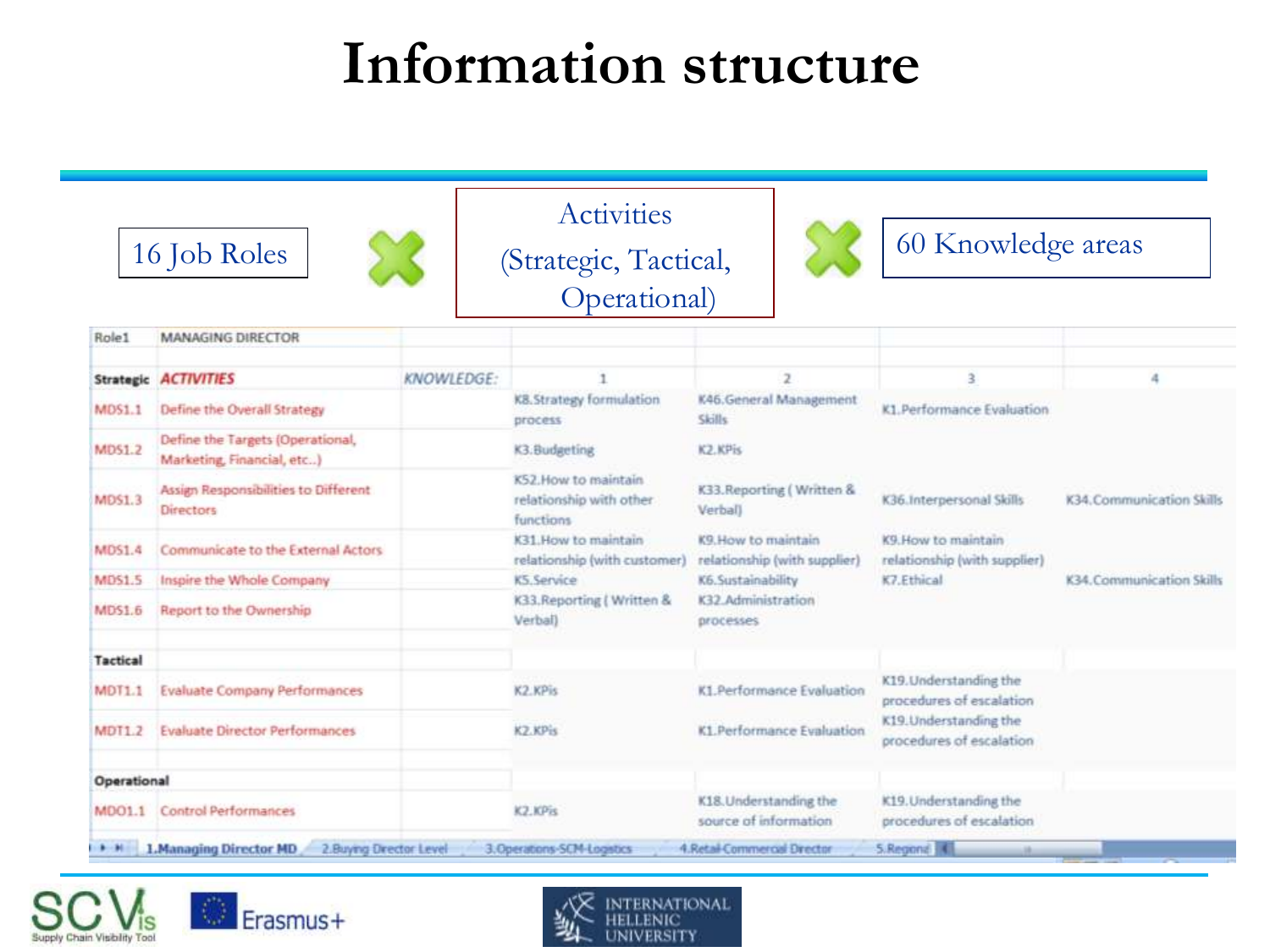## **Roles and Knowledge areas**

|          | <b>FINAL JOB ROLE LIST</b>                               | ID                   | Name (EN)                       |                          | <b>Author Brief Description</b>                                                                                                                                                                                                                                                                                                                                                                                                                                                                                                                                                                                                                                                                                                                                                                                                                                                                                                                                     |
|----------|----------------------------------------------------------|----------------------|---------------------------------|--------------------------|---------------------------------------------------------------------------------------------------------------------------------------------------------------------------------------------------------------------------------------------------------------------------------------------------------------------------------------------------------------------------------------------------------------------------------------------------------------------------------------------------------------------------------------------------------------------------------------------------------------------------------------------------------------------------------------------------------------------------------------------------------------------------------------------------------------------------------------------------------------------------------------------------------------------------------------------------------------------|
| Role     |                                                          | K1                   | Performance<br>Evaluation       | ESSCA                    | This activity is performed at every level, with different aims. Performances are evaluated, technically, by<br>means of a Performance Measurement System, i.e. a dashboard containing a number of KPIs. KPI, or Key<br>Performance Indicators, are measurable values indicating how well a company is performing taking a specific<br>perspective. Thanks to KPI it possible to evaluate the goodness of a strategy or a merchandise display choice<br>defining which corrective actions are necessary. KPI can be controlled at store level to define the performan<br>of the different areas of the store floor, or to evaluate and assign bonuses to the sales staff, or could be used<br>evaluate the performance of a buyer in the previous season and assign a budget for the upcoming one. At<br>higher levels, KPIs can be used to evaluate the weaknesses of the processes and procedures used by the<br>company, identifying where actions are necessary. |
| 1        | <b>MANAGING DIRECTOR</b>                                 |                      |                                 |                          |                                                                                                                                                                                                                                                                                                                                                                                                                                                                                                                                                                                                                                                                                                                                                                                                                                                                                                                                                                     |
| 2        | <b>BUYING DIRECTOR LEVEL</b>                             |                      |                                 |                          |                                                                                                                                                                                                                                                                                                                                                                                                                                                                                                                                                                                                                                                                                                                                                                                                                                                                                                                                                                     |
| 3        | OPERATIONS /SCM /LOGISTICS DIRECTOR                      | K2<br>K <sub>3</sub> | <b>KPis</b><br><b>Budgeting</b> | <b>DIT</b><br><b>DIT</b> | This activity is high management related one. Generally, the definition of the KPI, their formula and the<br>objective of such a measurement, along with the definition of the target values, are tasks which require an<br>overall perspective and a long-term orientation, resulting in a strategic level. Defining KPI is a much more                                                                                                                                                                                                                                                                                                                                                                                                                                                                                                                                                                                                                            |
| 4        | RETAIL / COMMERCIAL DIRECTOR                             |                      |                                 |                          |                                                                                                                                                                                                                                                                                                                                                                                                                                                                                                                                                                                                                                                                                                                                                                                                                                                                                                                                                                     |
| 5        | REGIONAL /STORE /DEPARTMENTAL MANAGER                    |                      |                                 |                          |                                                                                                                                                                                                                                                                                                                                                                                                                                                                                                                                                                                                                                                                                                                                                                                                                                                                                                                                                                     |
| 6        | <b>CATEGORY MANAGER</b>                                  |                      |                                 |                          | complicated activity in comparison with their evaluation and control, since a profound knowledge of how th                                                                                                                                                                                                                                                                                                                                                                                                                                                                                                                                                                                                                                                                                                                                                                                                                                                          |
| 7        | PRODUCTION / OPERATIONS MANAGER                          |                      |                                 |                          | emotional, operational and performance factors can be linked with a calculable, numerical value. Experience<br>and strategic-oriented mindset are required, in addition to communication and soft skills while communicat<br>the target values to the different actors in charge of accomplishing them.<br>This activity refers to the accomplishment of the budgeting process, which is a complex activity that require<br>skills and competencies. The accuracy of this process has a great impact on the company performances, and<br>this reason, it often associated with high management positions. Budgeting has been mentioned several tin<br>also during the interviews as a responsibility of different roles. It is important to underline how dealing with<br>fashion, forecasting sales and assign resources to the different point of sales in fundamental to maximise                                                                                |
| 8        | <b>BUYER</b>                                             |                      |                                 |                          |                                                                                                                                                                                                                                                                                                                                                                                                                                                                                                                                                                                                                                                                                                                                                                                                                                                                                                                                                                     |
| 9        | <b>MERCHANDISER</b>                                      |                      |                                 |                          |                                                                                                                                                                                                                                                                                                                                                                                                                                                                                                                                                                                                                                                                                                                                                                                                                                                                                                                                                                     |
| 10       | <b>VISUAL MERCHANDISER</b>                               |                      |                                 |                          |                                                                                                                                                                                                                                                                                                                                                                                                                                                                                                                                                                                                                                                                                                                                                                                                                                                                                                                                                                     |
| 11<br>12 | <b>S&amp;OP PLANNER</b><br><b>DESIGNER /TECHNOLOGIST</b> |                      |                                 |                          |                                                                                                                                                                                                                                                                                                                                                                                                                                                                                                                                                                                                                                                                                                                                                                                                                                                                                                                                                                     |
| 13       | JUNIOR BUYER / PROCUREMENT                               |                      |                                 |                          |                                                                                                                                                                                                                                                                                                                                                                                                                                                                                                                                                                                                                                                                                                                                                                                                                                                                                                                                                                     |
| 14       | <b>SALES ASSOCIATE</b>                                   |                      |                                 |                          |                                                                                                                                                                                                                                                                                                                                                                                                                                                                                                                                                                                                                                                                                                                                                                                                                                                                                                                                                                     |
| 15       | FREIGHT FORWARDING / DELIVERIES                          |                      |                                 |                          |                                                                                                                                                                                                                                                                                                                                                                                                                                                                                                                                                                                                                                                                                                                                                                                                                                                                                                                                                                     |
| 16       | <b>INVENTORY MANAGEMENT</b>                              |                      |                                 |                          | results.                                                                                                                                                                                                                                                                                                                                                                                                                                                                                                                                                                                                                                                                                                                                                                                                                                                                                                                                                            |
|          |                                                          | K4                   | <b>Quality</b>                  | <b>UOG</b>               | This activity can result in different shadows, encompassing different processes and tasks. A store manager<br>taking care of the quality management might be in charge of overseeing the deliveries, ensuring that all the<br>products delivered will respect the customers' expectations, or verifying that the service level is aligned with<br>the company standards. An operations manager responsible for this activity might oversee the quality cont<br>and level of the supplier, ensuring that are able to satisfy the firm standards                                                                                                                                                                                                                                                                                                                                                                                                                      |
|          |                                                          |                      |                                 |                          | Performances (measurements) of companies and supply chains are traditionally organized in the three areas<br>Quality, Service and Efficiency. Most customers will evaluate their suppliers according to the three areas. Th<br>the contract of the contract of the contract of the contract of the contract of the contract of the contract of the contract of the contract of the contract of the contract of the contract of the contract of the contract o                                                                                                                                                                                                                                                                                                                                                                                                                                                                                                       |





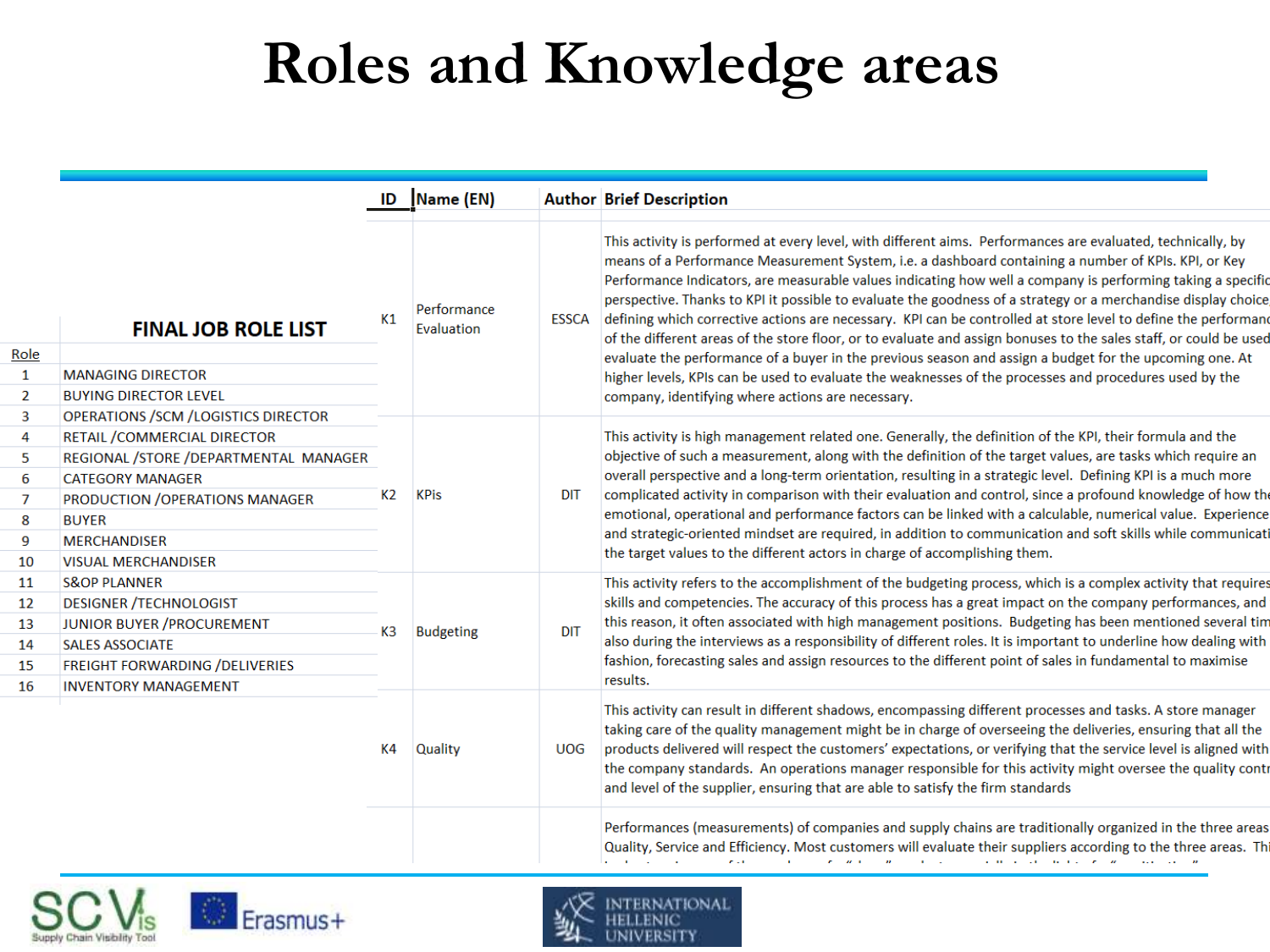## **Tests**

### One test Module for each  $\mathbf{r}$ Knowledge area

- Questionnaire Round 1  $\mathbf{r}$
- Training resources
- Questionnaire Round 2

### 5. Regional/store/departmental Manager > K1. Performance evalua

### ▼ Round 1

### The key performance indicators (KPI)

Are not quantified data

- <sup>13</sup> Measure the effectiveness of decision variables in achieving goals
- $\Box$  Are apparent to all involved of the process being measured
- Doesn't assesse the achievement of the defined objectives

### The objectives of an indicator should be SMART

- Safe, Measurable, Agile, Reactive, Time based
- El Specific, Measurable, Attainable, Relevant, Time based
- Specific, Mature, Agile, relevant, Time based
- Simple, Measurable, Acceptable, Reversible, Time based

#### The choice of the performance measurement models does not depend on the Supply Chain maturity level

- **True**
- **El False**

Among the dimensions mentioned which are considered as performance' dimensions? (3 Correct Answers)

- Responsiveness
- **Efficiency**
- Reliability
- **Maturity**

The performance indicators used to evaluate the financial performance are (2 Correct Answers)

- Reliability
- Economic Value Added
- Return On Equity

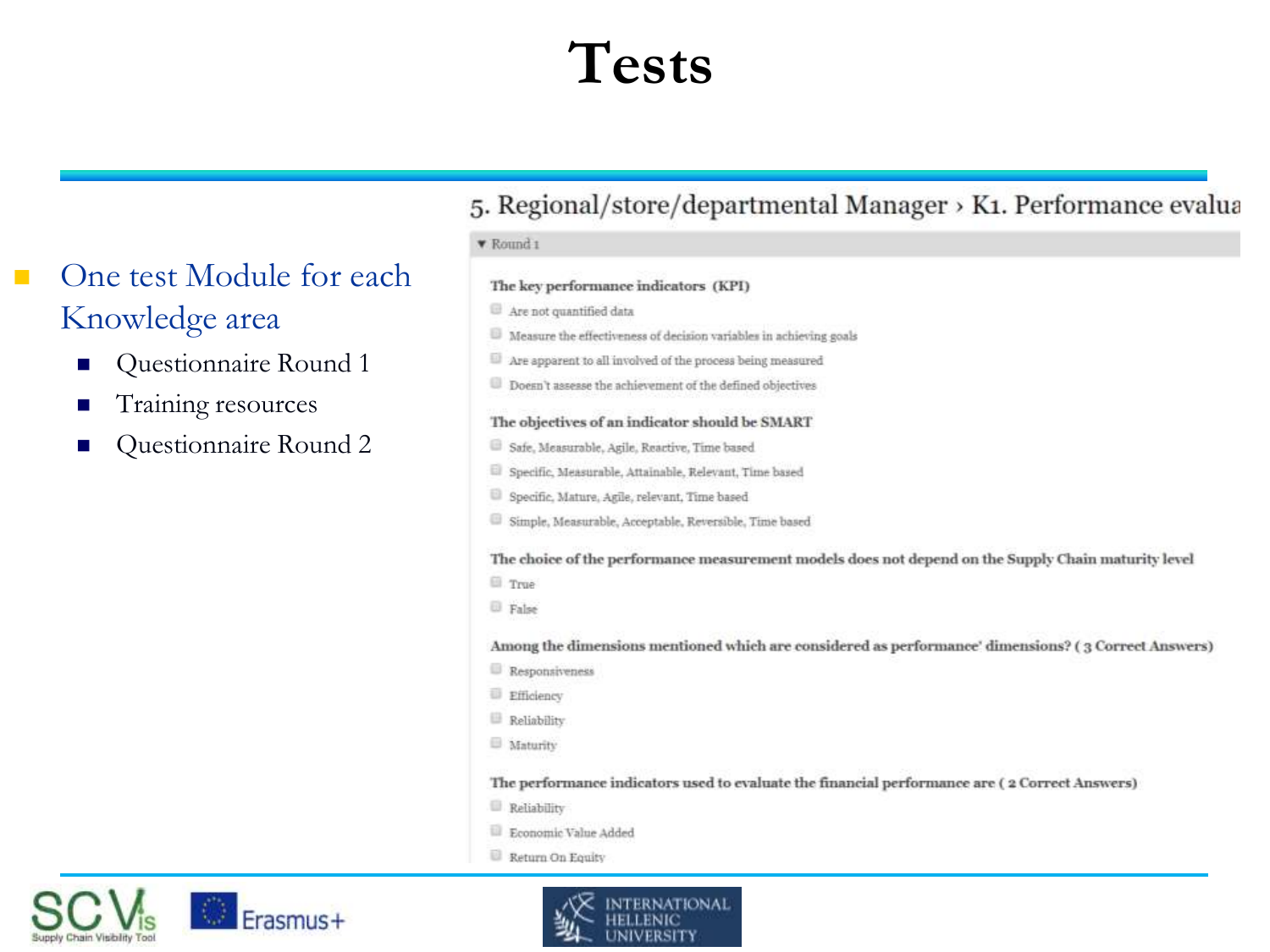# **Requirements**

## Web-based

- Multilingual (English, French, Italian, Greek)
- The purpose is the identification of knowledge gaps: special logic
	- Multiple questionnaire rounds for the same goal
	- Need for interactive sequencing and navigation based on user's performance
	- Special type of result: report on knowledge gaps
- **Complex information model** 
	- Instead of courses, subjects, chapters, etc, we have job roles, activities, knowledge gaps.
- Functional requirements were defined using UML



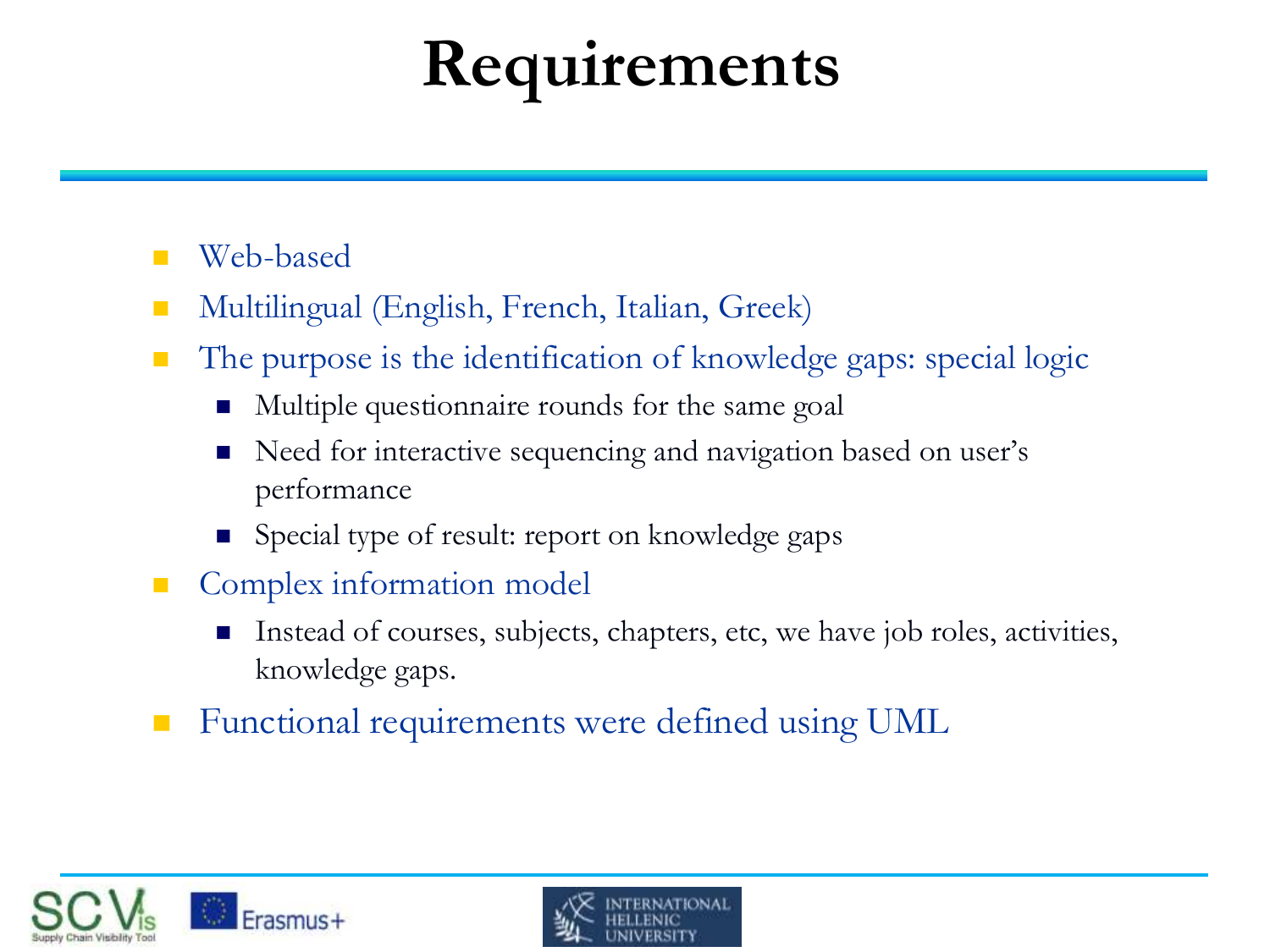# **Existing solutions and standards**

■ Review of existing Learning Management Systems (LMS) and Learning Content Management Systems (LCMS)

- Moodle, eClass, Udutu, Opigno
- Review of standards in eLearning systems

The SCORM 2004 format covers the possibility to

- structure and package courses, lessons, Sharable Content Objects  $-$  SCOs (e.g. a presentation, a questionnaire, etc.), Assets (e.g. images, videos, etc.)
- define metadata (standardized descriptions about e.g. related field, language, author, title, etc.)
- define sequencing, using rules and basic logic to control how the course runs, considering the trainee's progress and/or choice, test results, parameters, etc

## Selected solution

■ develop the required functionality as a dedicated application, based on Drupal 8.7.3 (a highlevel LMS development environment)



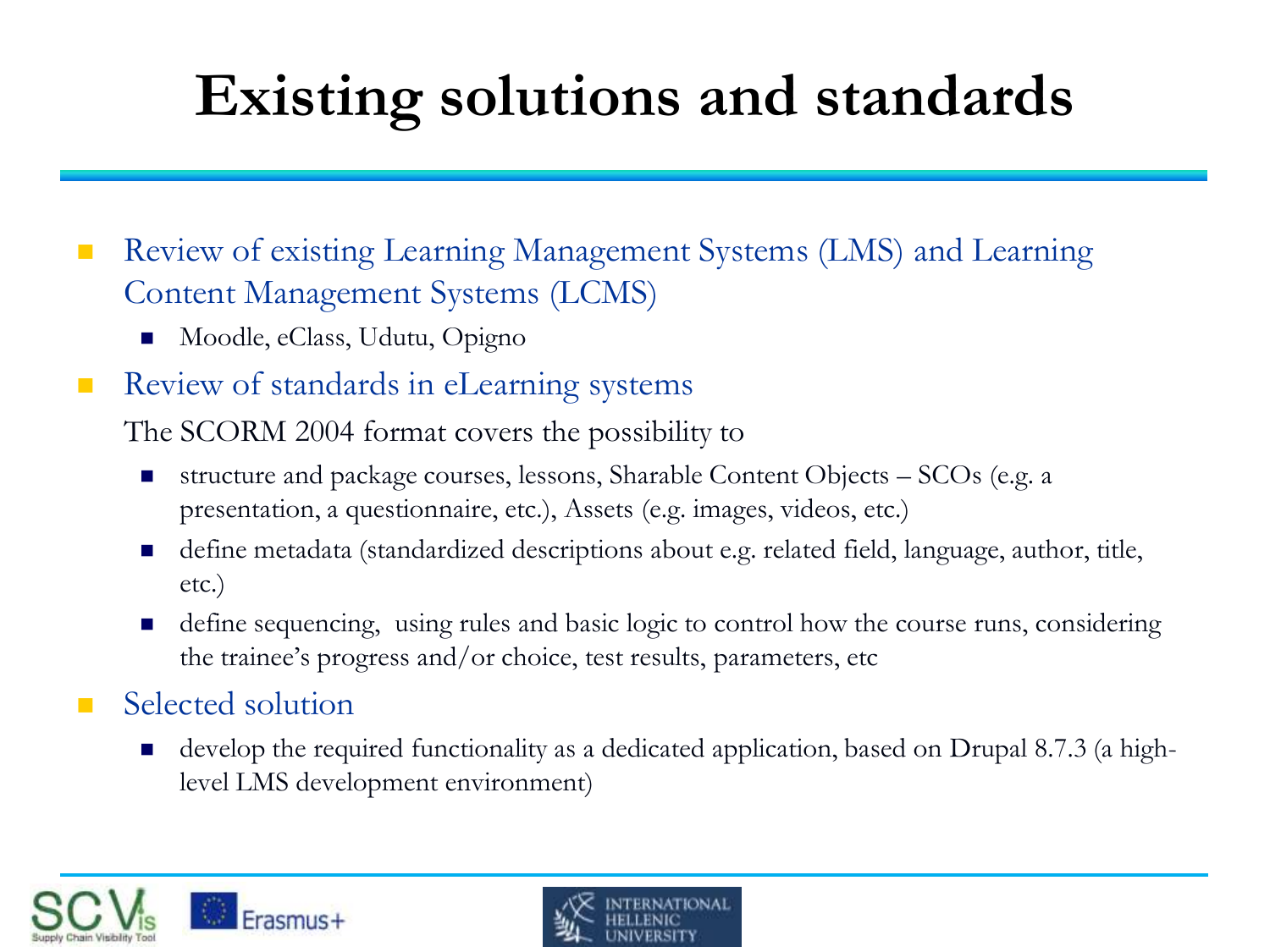## **Welcome screen for Trainees**

New users can selfregister and freely try the tool

### $\leftarrow$  $\rightarrow$  $\mathcal{C}$ 10 Not secure | tech100.markup.gr Create new account

 $\boldsymbol{\Theta}$ 

Help

☆

Log in



## Supply Chain Visibility Training Tool

Welcome to the Supply Chain Visibility Tool





Co-funded by the Erasmus+ Programme of the European Union

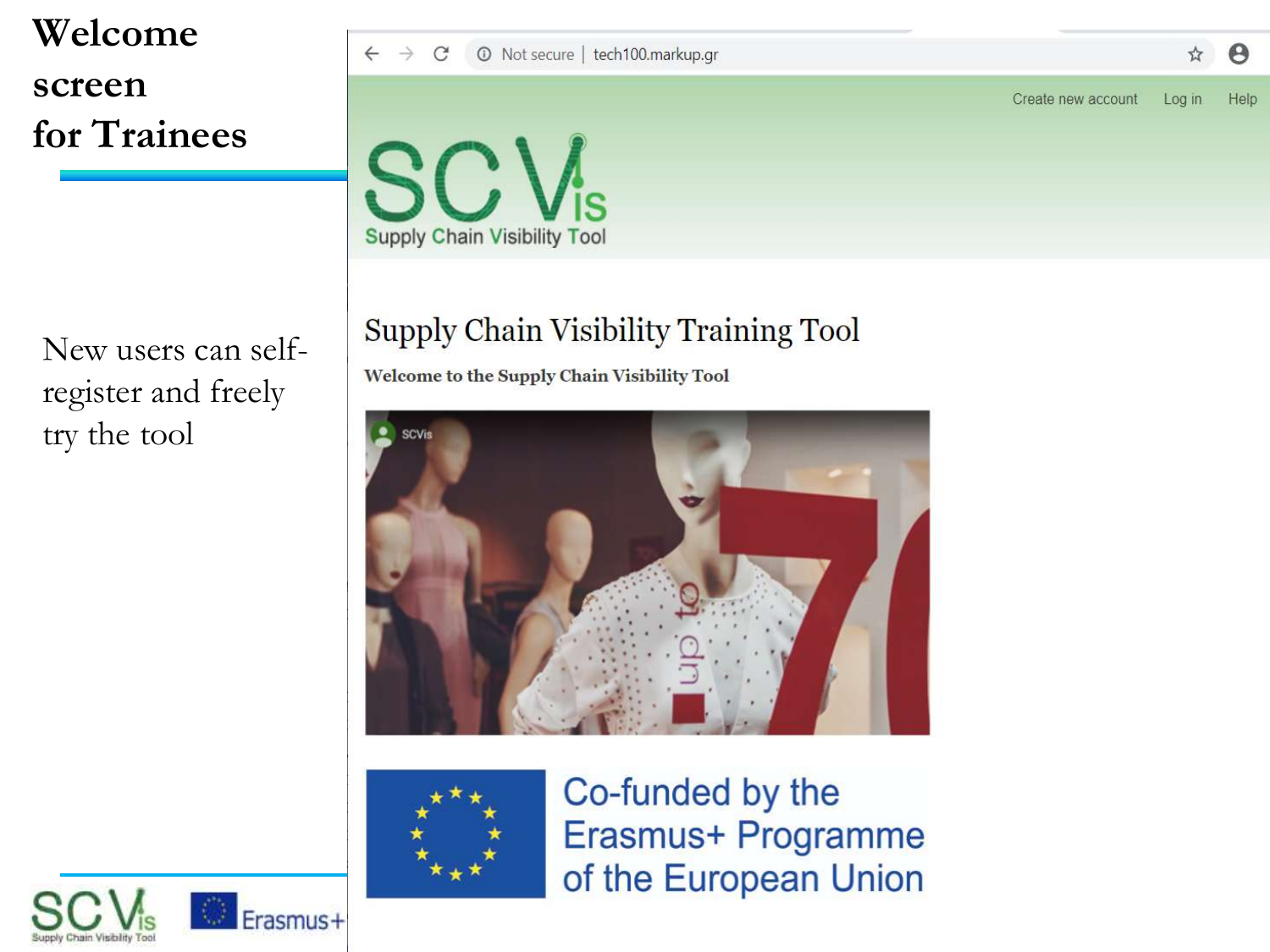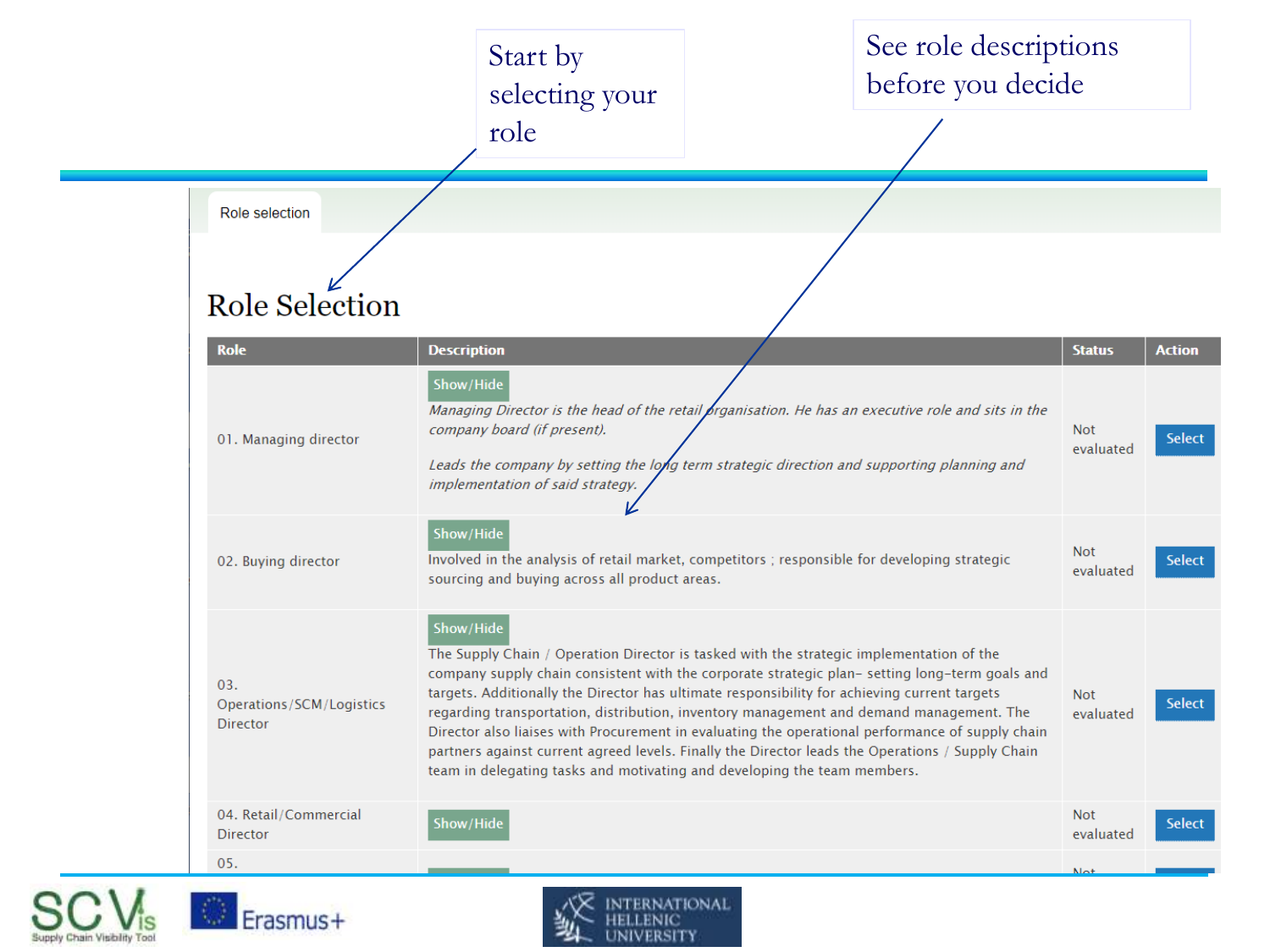## 16. Inventory Management

 $\Delta$  K01. Performance evaluation > knowledge gap has been detected

 $\therefore$  K12. Stages of interaction with the supplier (phases)  $\rightarrow$  continue

◉ K13. Assessing importance of information sharing with supplier; It evaluation > please complete your pending knowledge tests  $\therefore$  before starting this one

 $\Box$  K18. Understanding the source of information > success

 $\odot$  K25. Inventory Management > please complete your pending knowledge tests : : before starting this one

 $\odot$  K29. Product Costing > please complete your pending knowledge tests : : before starting this one

**⊙** K38. Analytical Skills and Problem Solving > please complete your pending knowledge tests : : before starting this one

⊙ K40. Distribution and Storage Management > please complete your pending knowledge tests : : before starting this one

 $\odot$  K41. Using IT systems > please complete your pending knowledge tests  $\ddot{\cdot}$ . before starting this one

 $\odot$  K48. Supply Chain Management > please complete your pending knowledge tests : : before starting this one

 $\circledast$  K52 How to Maintain Relationships with Other Functions > please complete your pending knowledge tests : : before starting this one

See a list of the Knowledge tests you need to complete and their status:

If completed  $\rightarrow$  you see result (Success or knowledge gap). Click to see the knowledge area description and check your answers If Interrupted  $\ge$  click to "continue"

 $\blacksquare$ If not visited -> click to start (however, if you already started one test, "start" is not available until you finish the pending one)

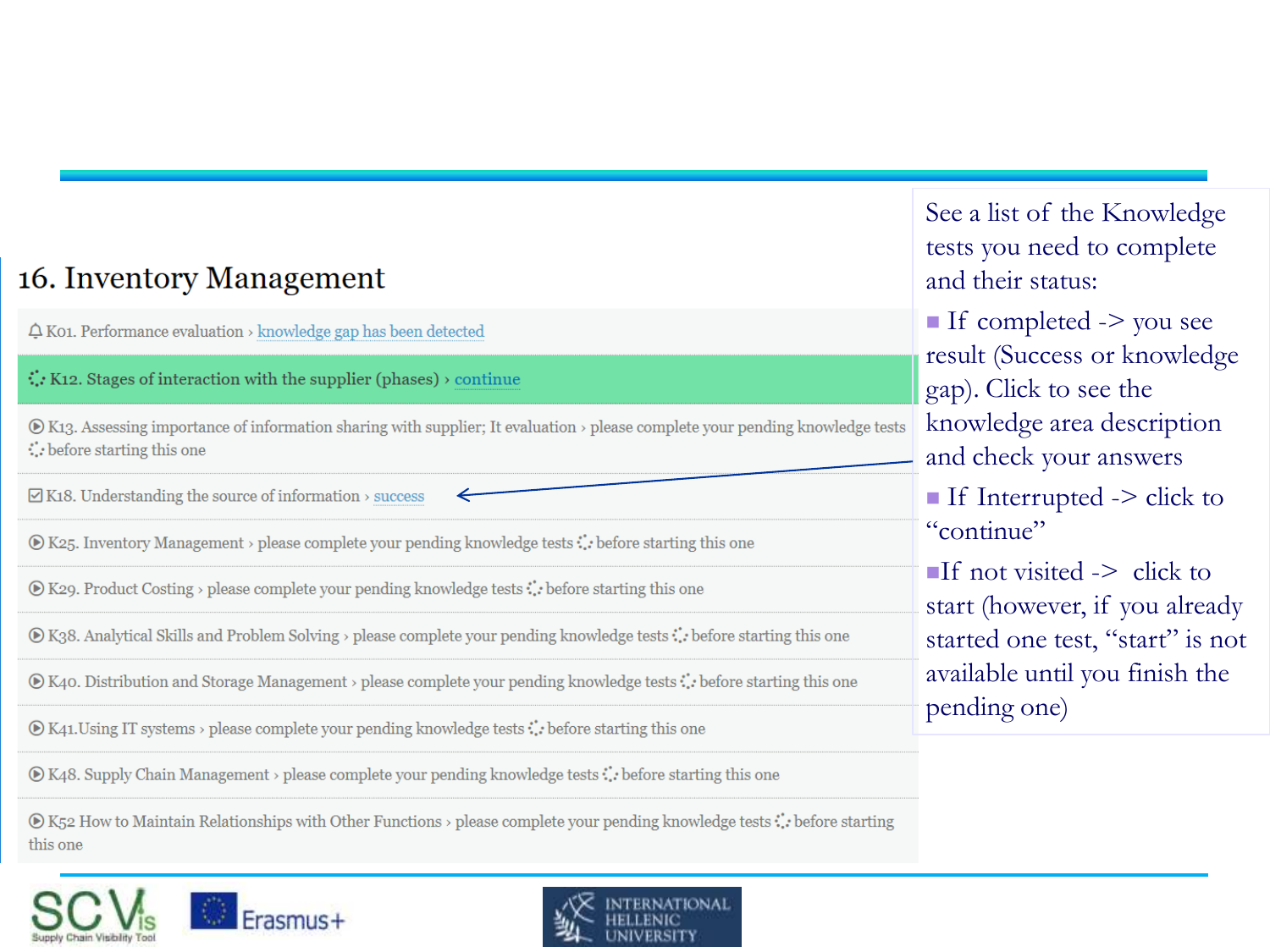#### 1 O Not secure | tech100.markup.gr/webform/module\_k31?source\_entity\_type=node... ☆  $\leftarrow$  $\rightarrow$ C

If you would like to continue at a later time please click here to return to your role's main page $\rightarrow$ 

## 2. Buying director level  $\times$  K31. How to maintain relationship (with customer)

 $\blacktriangledown$  Round 1

### 1.1 What are THREE important features of a customer relationship?

- $\Box$  Not addresses customer's concerns and complaints
- $\Box$  Understanding the customer's needs
- Responding to changing customer requirements □
- $\Box$  Constantly engaging with customers through social media, in store and online

### 1.2 What is ONE important feature of sustaining relationships with a customer?

- $\Box$  Not keeping up with changing customer trends and requirements
- $\hfill\Box$  <br> Constantly matching the customer's requirements with new product and services
- $\Box$  Launching new collections that exclude current customer profiles
- $\Box$  Slow response times to customer interactions with fashion brands

### 1.3 Which THREE of the following are part of the marketing communication plan aimed at maintaining a relationship with the customer?



## Knowledge testing is based on multiple choice questionnaires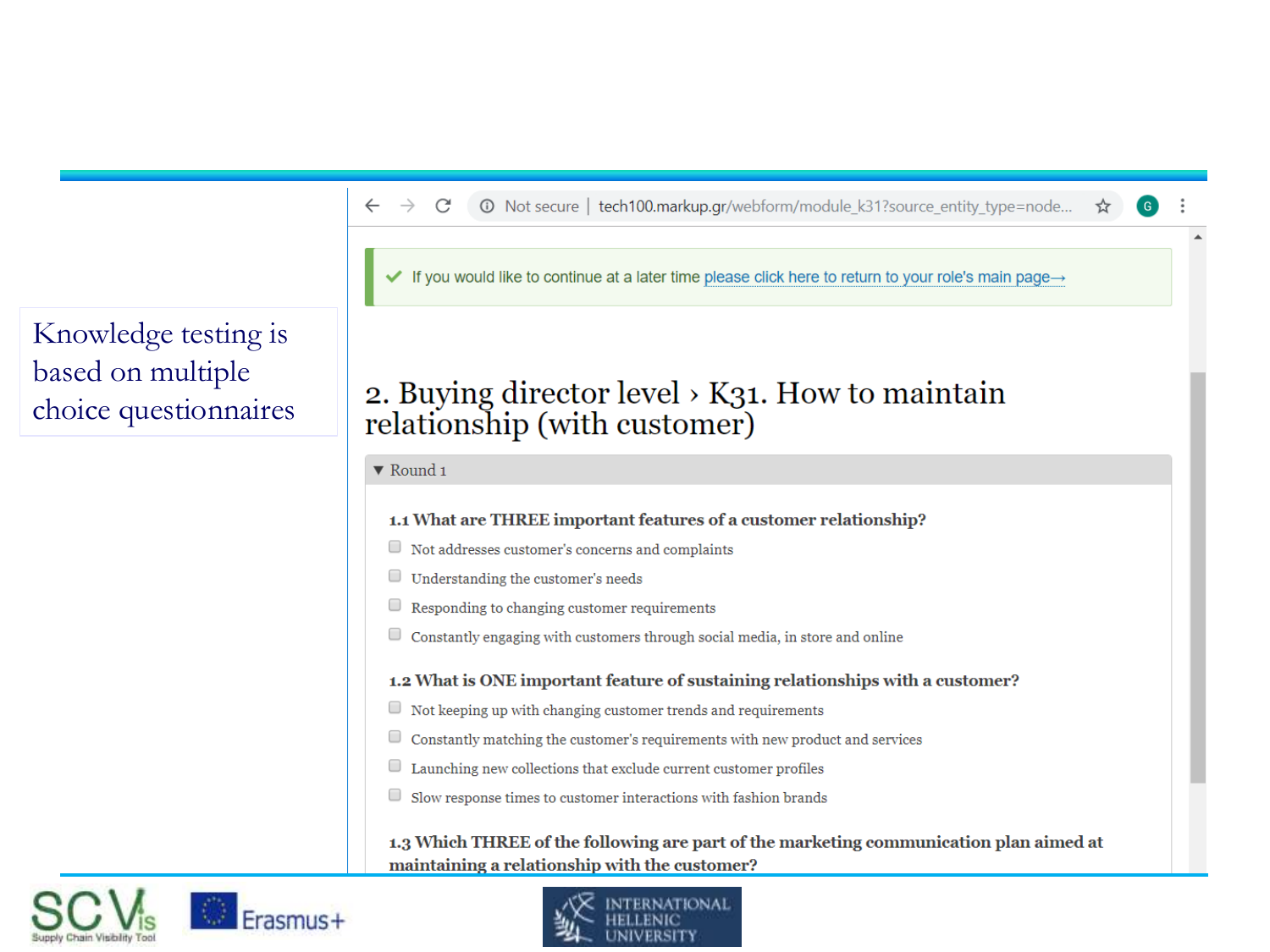You have made at least one mistake at this first test. In order to be successfully evaluated in this knowledge area, you are now invited to study the learning material and then continue to retake a similar test.

If you would like to continue at a later time please click here to return to your role's main page→ ✓

Proceed to round  $2 \rightarrow$ 

If you would like to continue at a later time please click here to return to your role's main page $\rightarrow$ 

If you fail the 1st questionnaire, you are asked to study some learning material and then proceed to a 2<sup>nd</sup> test.



04. Retail/Commercial Director > K01. Performance evaluation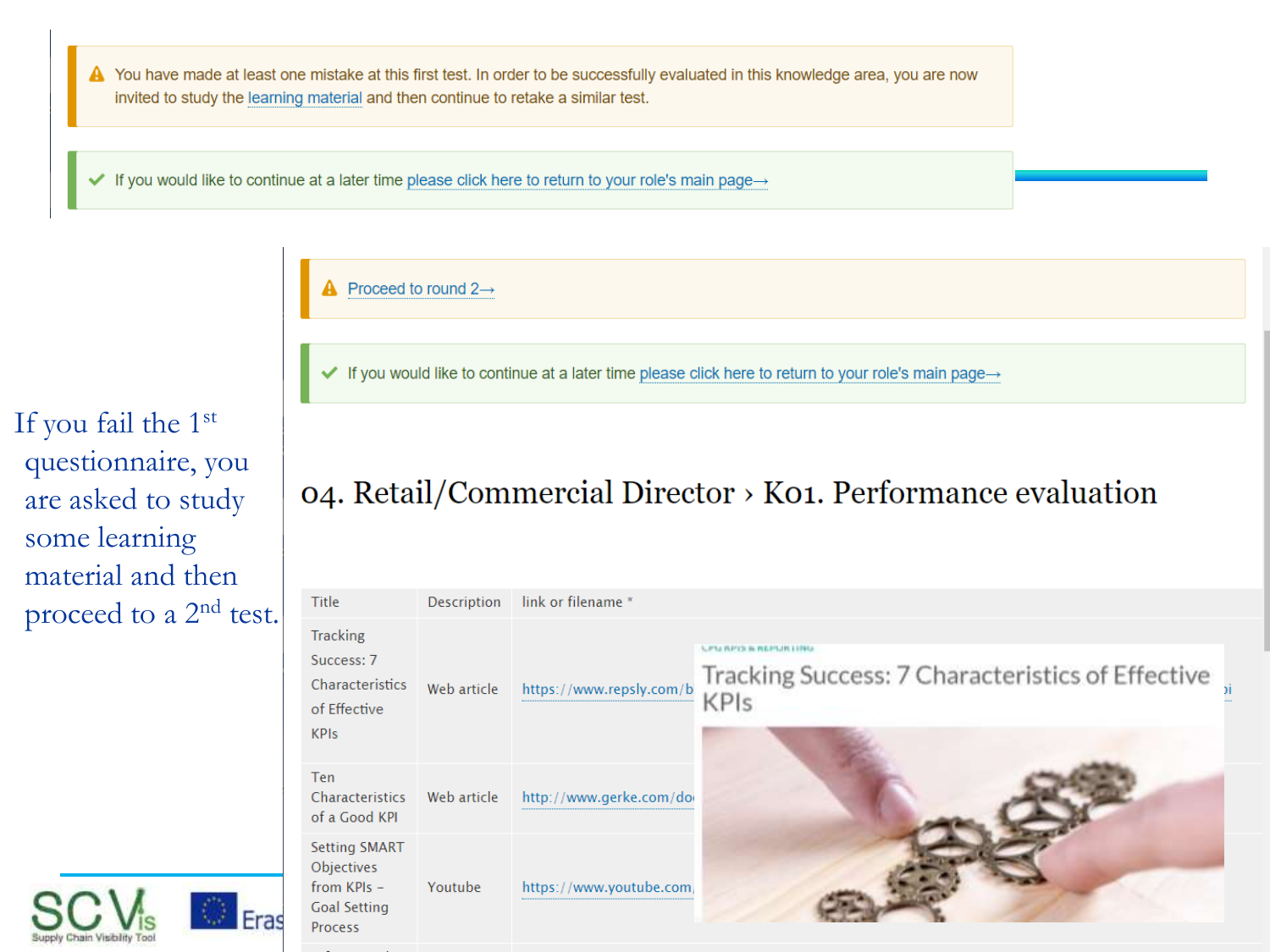You get a Final report with descriptions of the knowledge you have and your knowledge gaps for the selected role

Role selection

## 1. Managing director

### K<sub>1</sub>. Performance evaluation

### A Knowledge gap has been detected

This activity is performed at every level, with different aims. Performances are evaluated, technically, by means of a Performance Measurement System, i.e. a dashboard containing a number of KPIs. KPI, or Key Performance Indicators, are measurable values indicating how well a company is performing taking a specific perspective. Thanks to KPI it possible to evaluate the goodness of a strategy or a merchandise display choice, defining which corrective actions are necessary. KPI can be controlled at store level to define the performances of the different areas of the store floor, or to evaluate and assign bonuses to the sales staff, or could be used to evaluate the performance of a buyer in the previous season and assign a budget for the upcoming one. At higher levels, KPIs can be used to evaluate the weaknesses of the processes and procedures used by the company, identifying where actions are necessary.

### K31. How to maintain relationship (with customer)

#### $\checkmark$  Sucess

How are relationships with customers maintained and sustained over a period of time to the benefit of all concerned.





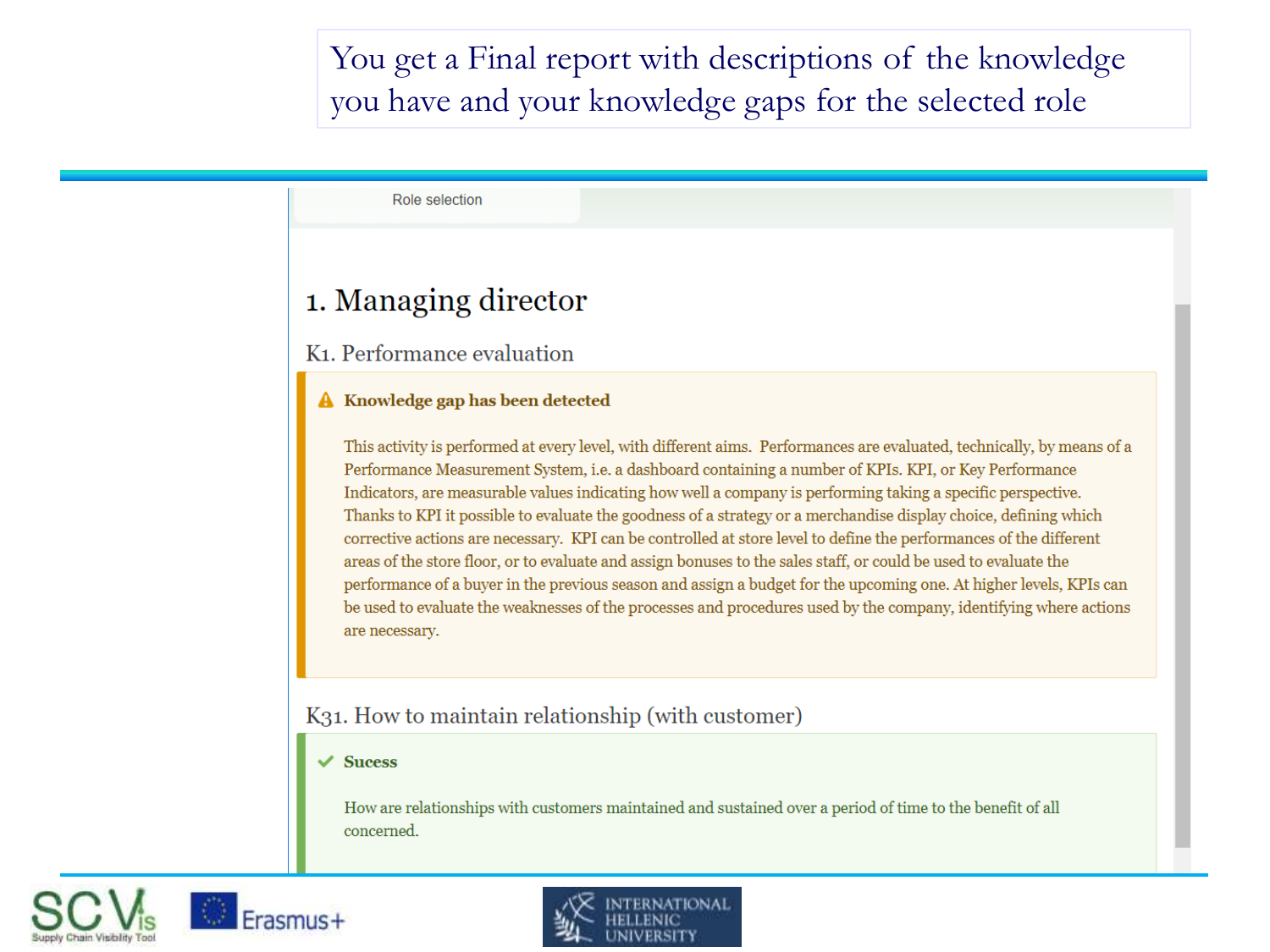## Full multilingual Back-end for content editing